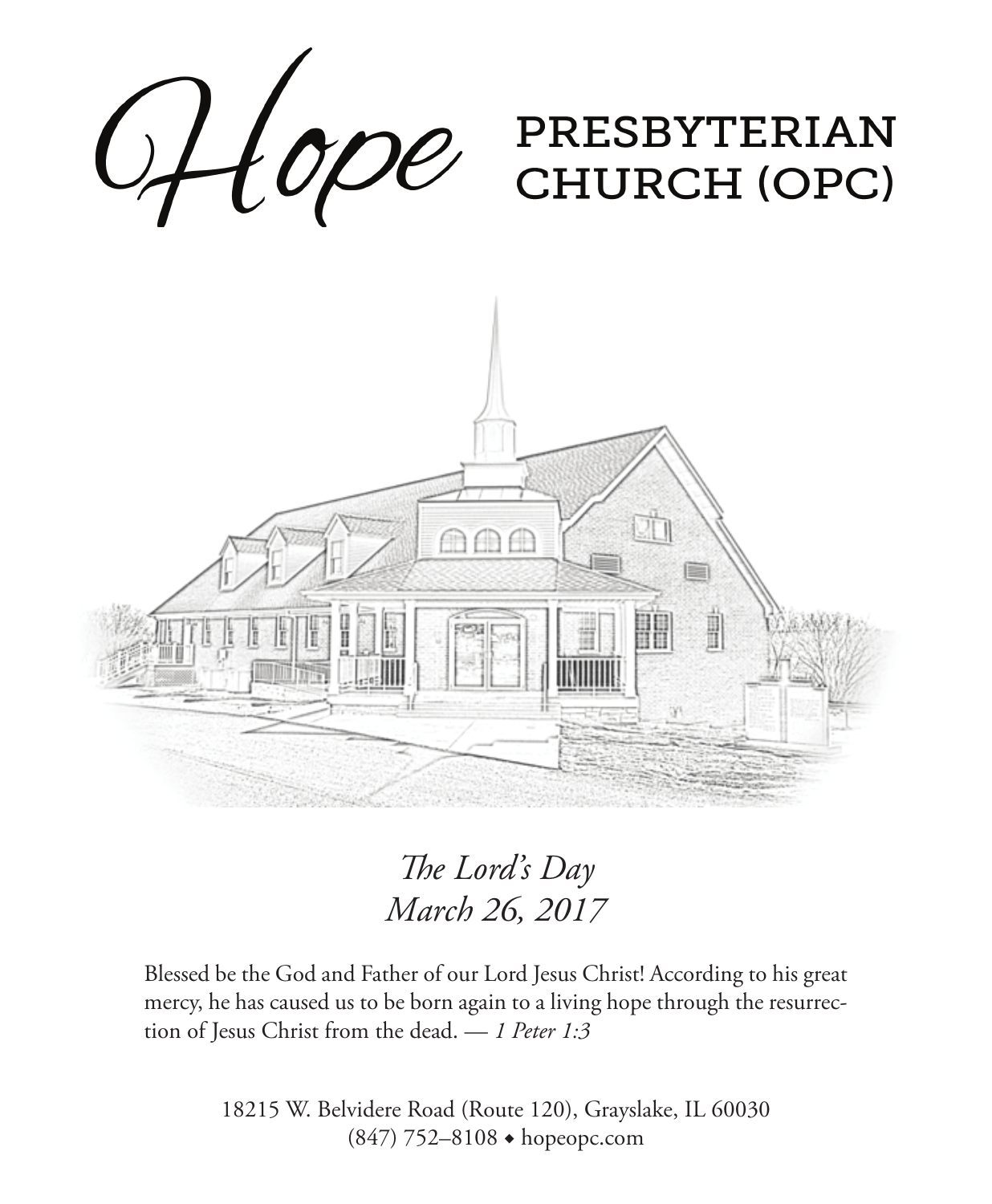# *Morning Worship Service – 9:30am*

And falling to the ground, he heard a voice saying to him, "Saul, Saul, why are you persecuting me?" And he said, "Who are you, Lord?" And he said, "I am Jesus, whom you are persecuting. But rise and enter the city, and you will be told what you are to do." — *Acts 9:4–6*

*Quiet Meditation in Preparation for Worship*

### **God Greets and Calls Us To Worship**

Apostolic Salutation

Call to Worship Psalm 48:1

#### **\*We Respond to God's Call** *(please respond in the bold print)*

*Leader:* Let Mount Zion be glad! Let the daughters of Judah rejoice because of the LORD's judgments! *People:* **Walk about Zion, go around her, number her towers,**  *Leader:* consider well her ramparts, go through her citadels, that you may tell the next generation *People:* **that this is God, our God forever and ever. He will guide us forever.**

| *Hymn of Praise | God Is Known among His People                                                                                                                                         | #66  |
|-----------------|-----------------------------------------------------------------------------------------------------------------------------------------------------------------------|------|
| *Invocation     |                                                                                                                                                                       |      |
| *Doxology       |                                                                                                                                                                       | #731 |
|                 | Praise God from whom all blessings flow;<br>praise him, all creatures here below;<br>praise him above, ye heav'nly host:<br>Praise Father, Son, and Holy Ghost. Amen. |      |

Confession of Faith *The Nicene Creed* Bulletin Insert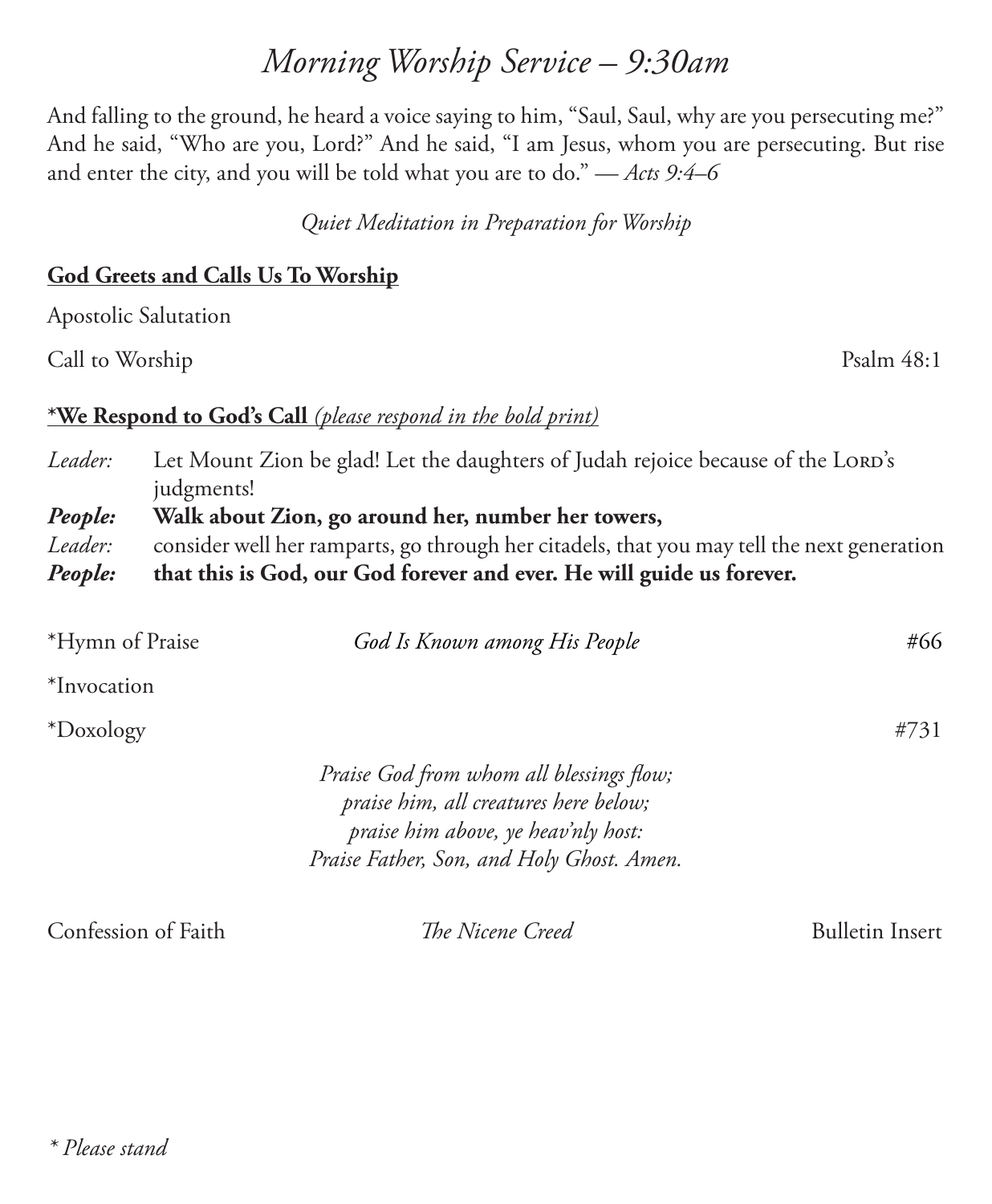## *Morning Worship Service – 9:30am*

# **We Confess Our Sins** Call to Confession Proverbs 20:6–9 Prayer of Confession \*Assurance of Pardon Proverbs 28:13

### **God Speaks to Us from His Word**

| *Hymn of Preparation  | Remember Not, O God           | #488             |
|-----------------------|-------------------------------|------------------|
| Scripture Reading     | Provided Bible, p. 972        | Galatians 1:1-24 |
| Sermon                | The Gospel Calling            | Galatians 1:1-5  |
| *Hymn of Thanksgiving | We Sing the Glorious Conquest | #483             |

Congregational Prayer and Lord's Prayer

Our Father, which art in heaven, hallowed be thy name; thy kingdom come; thy will be done, in earth as it is in heaven. Give us this day our daily bread. And forgive us our debts, as we forgive our debtors. And lead us not into temptation; but deliver us from evil. For thine is the kingdom, and the power, and the glory for ever. Amen.

### **Offering**

| *Closing Hymn | Christ Is Made the Sure Foundation | #342 |
|---------------|------------------------------------|------|
|               |                                    |      |

### **God Blesses Us**

\*Benediction